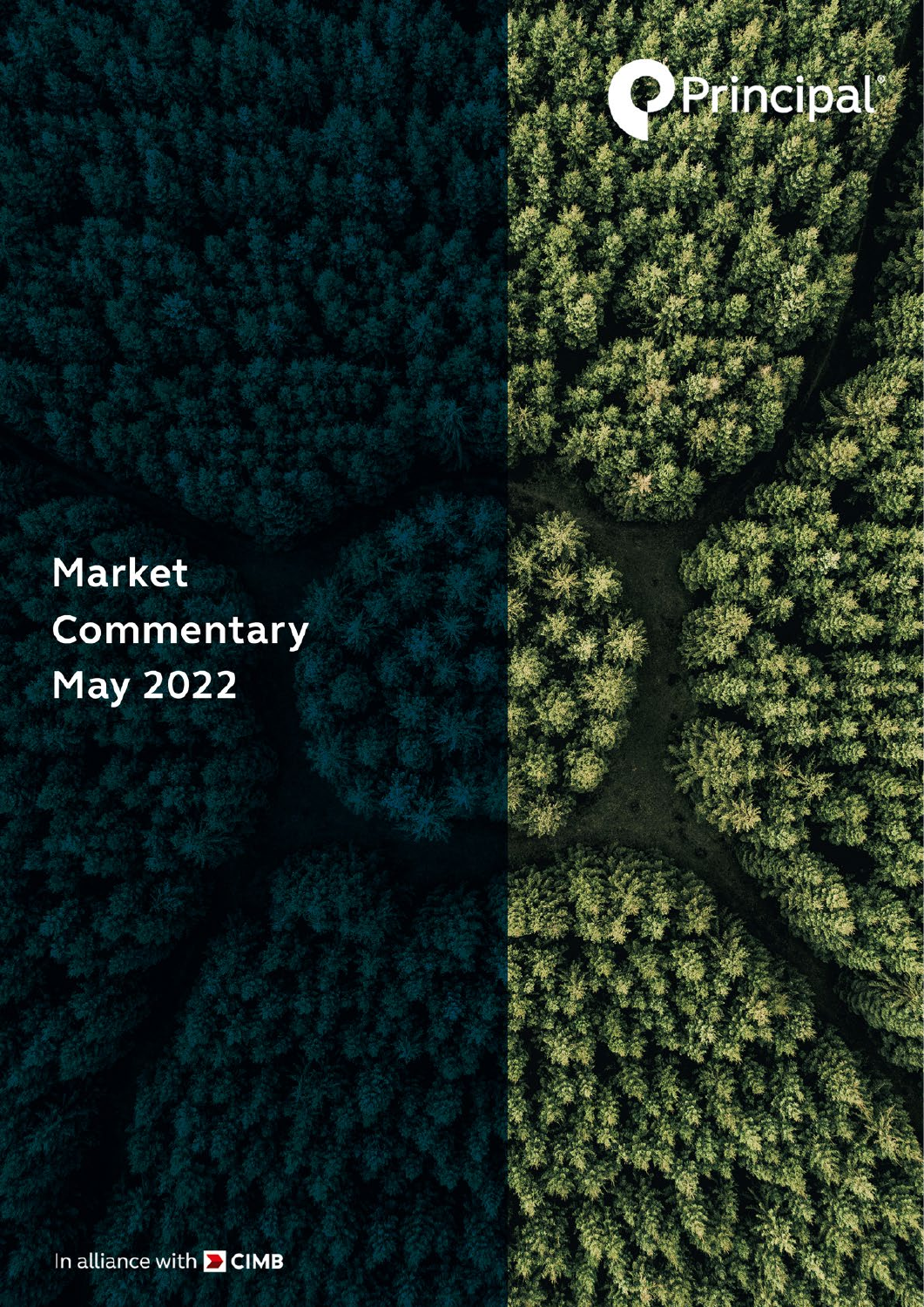# **Global Outlook**



Global equity markets retreated in April 2022 dragged by the ongoing geopolitical tensions and the quantum of the interest rate hikes by the U.S. Federal Reserve (Fed). The S&P500, Shanghai Composite, and Taiwan Stock Exchange dropped by 8.8%, 6.3% and 6.2% respectively. India, Indonesia, and Malaysia recorded positive returns of 2.6%, 2.2% and 0.8% respectively. Bonds indices performed lower by -3.2% to -5.5% during the month.

On the monetary policy front, it is likely that the central banks will refocus on the risks to growth, on top of the inflationary risks. The latest statement by the Fed reinforced earlier guidance on interest rate trend and that balance shrinkage will start in June 2022 at a run-off rate of USD95 billion per month.

We remained neutral on Asian equities with focus on quality companies with earnings visibility, robust balance sheet, long term winners, market share gainers and with pricing power.

We also remained neutral on equity markets for developed economies.

## **General outlook of the two capital markets: Fixed Income & Equity**

### Region: Developed economies

- **Fixed Income**
- 1. Our view least preferred
- 2. Developed Markets economic fundamentals remained sound with improving employment. There is downside risk to growth & earnings should geopolitical uncertainties persist.
- 3. The Fed reinforced guidance on interest rate trend and signaled balance sheet shrinkage to start in June 2022.



- 1. Our view neutral.
- 2. Developed Markets economic fundamentals remained sound with strong employment data. There is downside risk to growth & earnings should geopolitical uncertainties persist.
- 3. We remain neutral on the European Union (E.U.) & Japan. We are Overweight on the United States (U.S.) after adding exposure to energy & commodities as a hedge for inflation.

### Region: Regional (Asia-Pacific ex-Japan)



- 1. Our view neutral.
- 2. Pockets of opportunities in local Asian currencies and Chinese credits as yields remain relatively attractive.
- 3. We forecast Asian bonds to provide a return of 1.50% to 2.50% in 2022.



- 1. Our view neutral.
- 2. Asian economies have started to implement booster shots to preserve the pace of economic re-opening and growth.
- 3. We are diversifying and reducing risks where appropriate. Portfolios are focussed on quality companies with earnings visibility, robust balance sheet, market share gainers and with pricing power.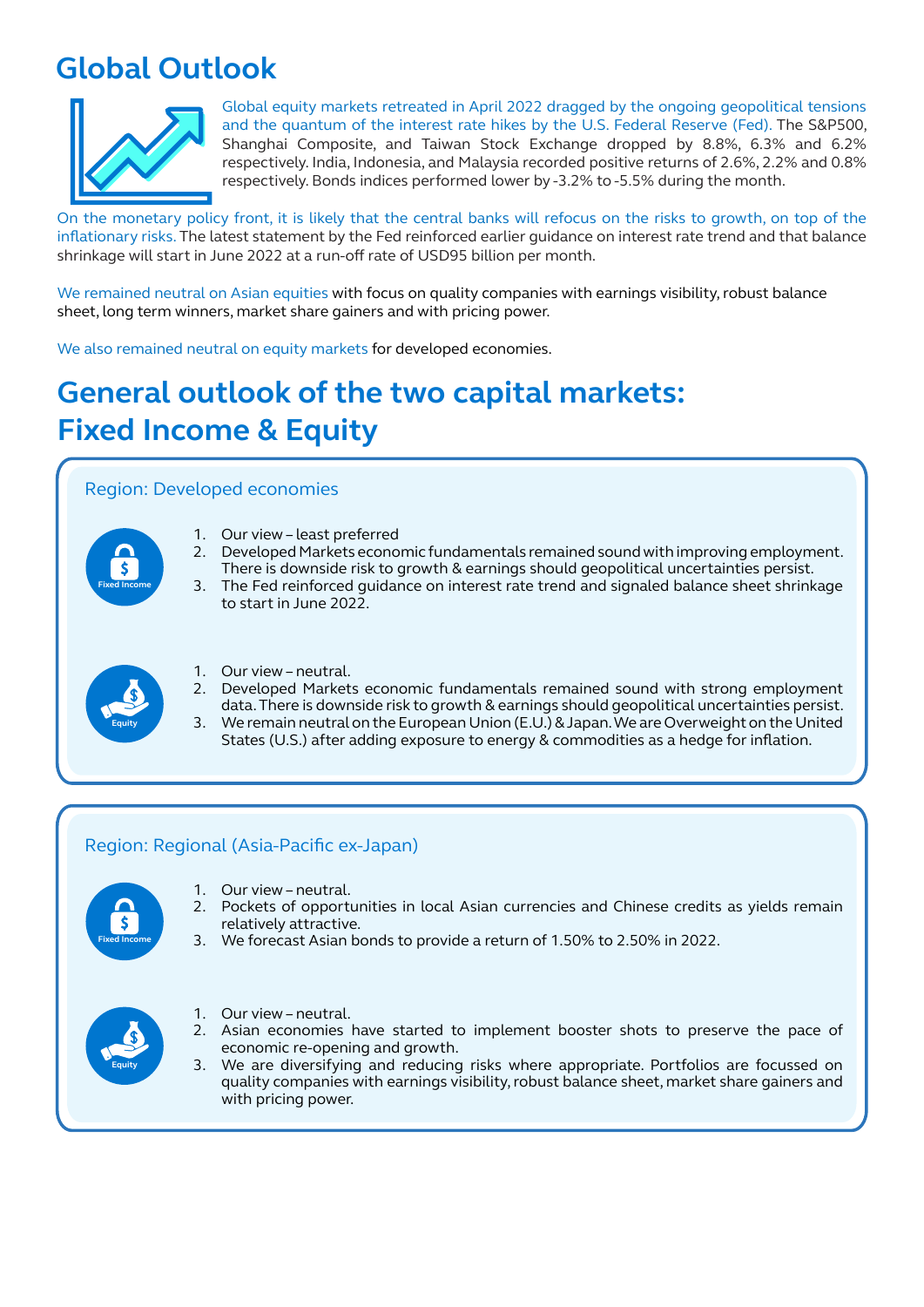### Region: China



**Equity**

- 1. Our view neutral.
- 2. Net supply of bond in February 2022 dropped to RM632 billion from RMB711 billion the month before. The decline in supply is driven by State-Owned Enterprises (SOEs) and while the private sector saw a small increase of RMB11 billion in February 2022.
- 3. Net supply of bond in February 2022 dropped to RM632 billion from RMB711 billion the month before. The decline in supply is driven by State-Owned Enterprises (SOEs) and while the private sector saw a small increase of RMB11 billion in February 2022.
- 1. Our view neutral.
- 2. Chinese policymakers announced a USD2.6 trillion infrastructure plan to support economic growth over the medium term. We expect more policy easing to be introduced.
- 3. The manufacturing PMI (Purchasing Managers' Index) for March 2022 dropped to 49.5 from 50.2 while the Non-manufacturing PMI declined to 48.4 from 51.6 previously. The declines reflected the impact of the lockdowns implemented.

#### Region: Domestic (Malaysia)



- 1. Our view neutral.
- 2. Bank Negara Malaysia (BNM) raised the Overnight Policy Rate (OPR) by 25 basis points (bps) to 2.0% in May 2022 versus our expectation of at least 1x-2x hikes of 25bps each time in 2022.
- 3. Portfolio duration is to stay at 1.05x +/1 0.20. The environment provides an opening to trade government bonds for alpha. To participate in primary credit issuances for better yield pick-up.
- **Equity**
- Our view neutral.
- 2. We continue to adopt a balanced approach, with larger tilt to value, and maintain sufficient diversification.
- 3. We prefer consumer discretionary, and commodities but have turned neutral on financials after strong YTD performance. Trimmed expensive Tech.

### **Our Strategy**



Within Asia, we maintained a balanced preference for equities and bonds. Uncertainty has already led to equity price-to-earnings multiples compressing, rising volatility, and earnings expectations revised lower. Within bonds, we prefer local and regional to global developed market fixed income. We are mindful of the various risk scenarios that are developing and are focused on ensuring that our portfolio construct has a sensible risk profile.

We remain neutral on Asian equities and view that requiatory risk in China has peaked. Meanwhile, Chinese policymakers have announced a USD2.6 trillion infrastructure plan. We expect more policy easings to follow. Markets are likely to be focused on quality firms with unique growth drivers, pricing power and reasonable valuations. China and ASEAN offer such ideas that can do well regardless of broad market performance.

Note that income is integral for a well-diversified portfolio. In short, investors are advised to:

- Be aware of risks to ride out volatilities arising from geopolitical tensions, policy normalisation, inflationary issues and Covid19 variant.
- Focus on quality growth offered by the developed markets and seek value opportunities within the Asia-Pacific region.
- Position for sustainability themes including renewables, alternative energy, and food sustainability.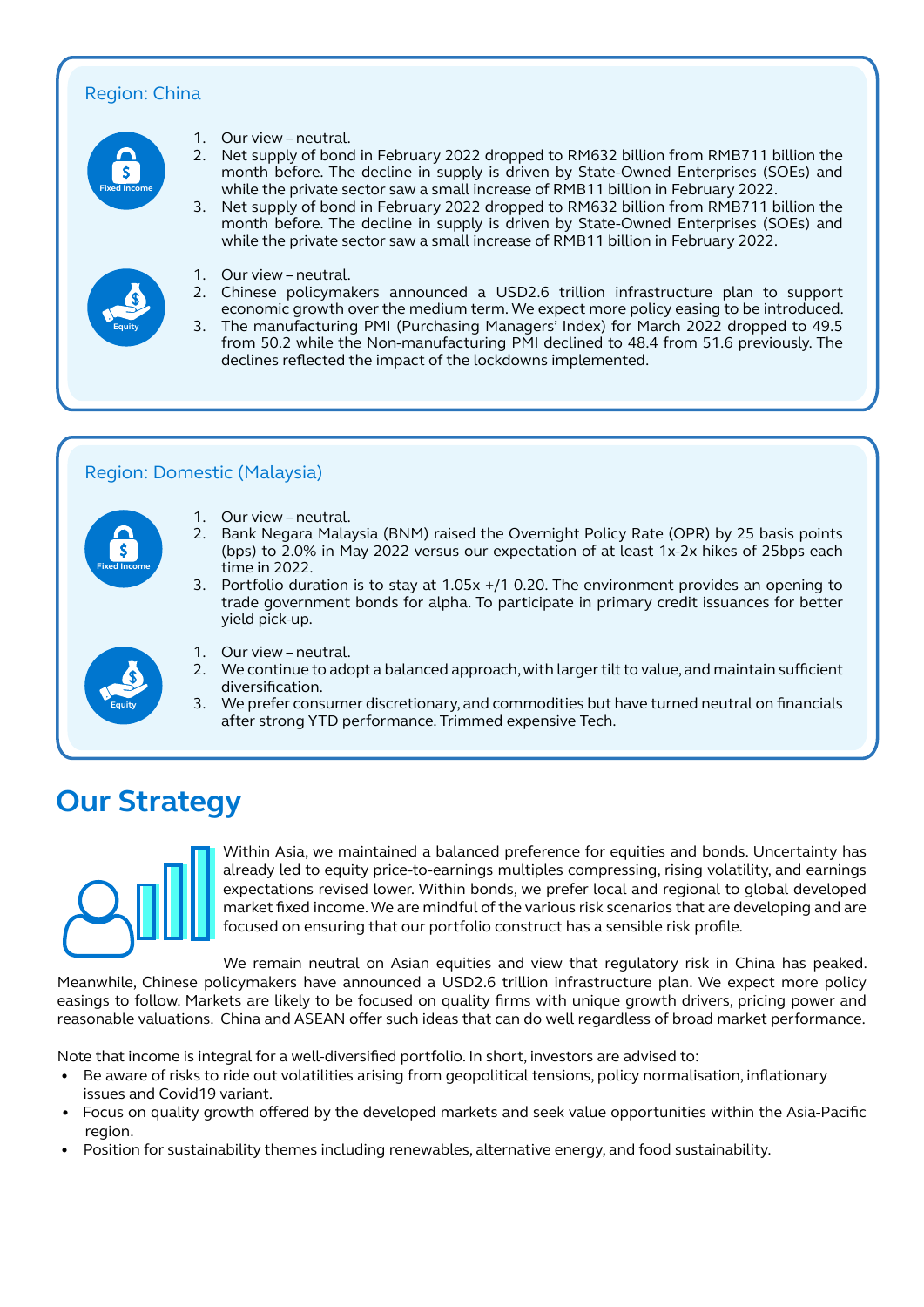# **Our Fund Options**

1. Universal Funds

|      | <b>Risk Scale</b>   | <b>Fund Options</b>                                                                                                                                                                                                                                                                                                                 |
|------|---------------------|-------------------------------------------------------------------------------------------------------------------------------------------------------------------------------------------------------------------------------------------------------------------------------------------------------------------------------------|
| Low  | Conservative        | Principal Islamic Money Market Fund<br>$\bullet$                                                                                                                                                                                                                                                                                    |
|      | Mildly conservative | Principal Lifetime Bond Fund<br>$\bullet$<br>Principal Islamic Lifetime Enhanced Sukuk Fund<br>$\bullet$<br>Principal Islamic Lifetime Sukuk Fund<br>$\bullet$<br>Principal Islamic Global Sukuk Fund<br>$\bullet$<br>Principal Lifetime Enhanced Bond Fund<br>$\bullet$                                                            |
|      | Moderate            | Principal Lifetime Balanced Income Fund<br>$\bullet$<br>Principal Islamic Lifetime Balanced Fund<br>$\bullet$                                                                                                                                                                                                                       |
|      | Mildly aggressive   | Principal DALI Global Equity Fund<br>$\bullet$<br>Principal Asia Pacific Dynamic Mixed Asset Fund<br>$\bullet$<br>Principal Asia Pacific Dynamic Income Fund<br>$\bullet$<br>Principal ASEAN Dynamic Fund<br>$\bullet$                                                                                                              |
| High | Aggressive          | <b>Principal Global Titans Fund</b><br>$\bullet$<br>Principal Global Millennial Equity Fund<br>$\bullet$<br>Principal Asia Pacific Dynamic Growth Fund<br>$\bullet$<br>Principal Greater China Equity Fund<br>$\bullet$<br>Principal China Direct Opportunities Fund<br>$\bullet$<br><b>Principal Greater Bay Fund</b><br>$\bullet$ |

### 2. Islamic Funds

|      | <b>Risk Scale</b>   | <b>Fund Options</b>                                                                                                                                                                |
|------|---------------------|------------------------------------------------------------------------------------------------------------------------------------------------------------------------------------|
| Low  | Conservative        | • Principal Islamic Money Market Fund                                                                                                                                              |
|      | Mildly conservative | Principal Islamic Lifetime Sukuk Fund<br>$\bullet$<br>Principal Islamic Global Sukuk Fund<br>$\bullet$                                                                             |
|      | Moderate            | Principal Islamic Lifetime Balanced Fund<br>$\bullet$<br>Principal Islamic Lifetime Balanced Growth Fund<br>$\bullet$ .                                                            |
|      | Mildly aggressive   | • Principal DALI Global Equity Fund MYR<br>Principal DALI Asia Pacific Equity Growth Fund<br>$\bullet$<br>Principal Islamic Asia Pacific Dynamic Income & Growth Fund<br>$\bullet$ |
| High | Aggressive          | Principal Islamic Asia Pacific Dynamic Equity Fund<br>$\bullet$<br>Principal Islamic Small Cap Opportunities Fund<br>$\bullet$                                                     |